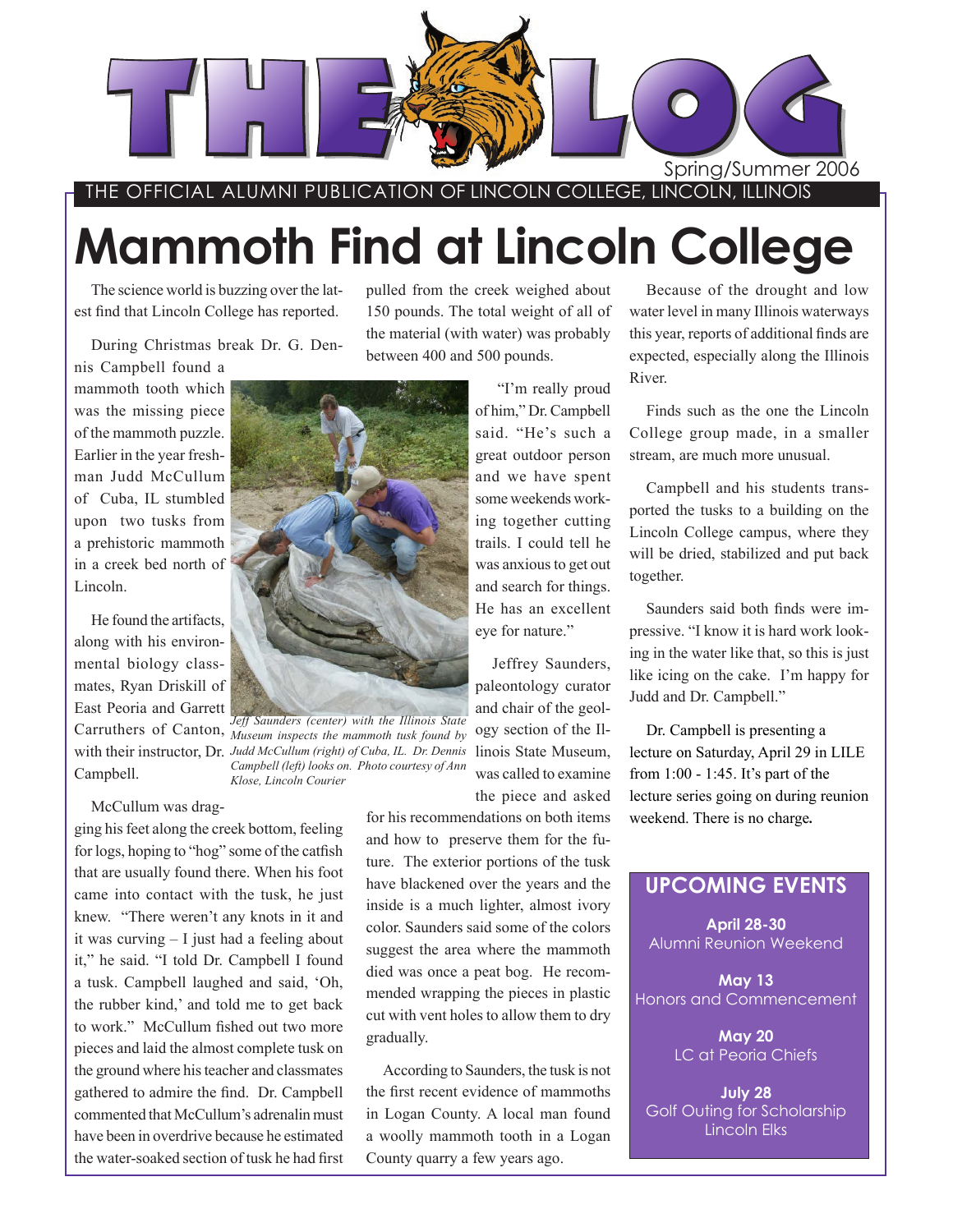### **President's Corner**

Greetings to all. As I write this first column for the *Log*, I am completing my eighth month in office as your Lincoln

College President. My wife Jean Ann and I have enjoyed a wonderful beginning to our tenure here. We have been warmly embraced by the campus and community. During our first months here, we have met many alumni who have expressed



*President Hutchinson*

their deep appreciation for the College and the value of what they received while here. As the months and years unfold, we hope to meet many more of you. Much has happened in these first days of my work at Lincoln College. I would like to take this opportunity to focus your attention on three major new initiatives.

First, we have resurrected the Lincoln College project begun during the latter part of President Nutt's tenure and carried through President Schilling's time in office. This new \$6,200,000 facility will house an athletic and con-

> vocation arena and the Lincoln Museum – two of the major public facilities on campus. The Center is crucial to the campus because our current Davidson-Sheffer Gymnasium is woefully inadequate and our significant collection of Lincoln artifacts is neither properly displayed nor preserved. The Center will be the focal point for athletic

events, campus celebrations, student activities, community activities, scholarly work, and tourist visitation.

Second, Lincoln College – Normal, which is now over 25 years in existence – has undergone a significant mission change. No longer able to compete fully as a two-year institution with two bachelor's degrees, LCN has moved in a new direction which will focus on adult degree completion programs, professional education at the upper division,

and credit for experiential learning. A key feature of this new mission will be customized education for corporations, organizations, and agencies. Midwest College of Cosmetology continues to grow and prosper. Plans are underway to double enrollment and to add several new certificate programs.

Third, Lincoln College is positioned to benefit from the recent purchase of a comprehensive web portal with the acronym JICS. Jenzebar's Internet Campus Solution offers a web-based system for students, faculty, and administrators to interact online. Building customized communities, increasing campus-wide communications, and constructing e-learning environments advances Lincoln College technologically and gives us an edge when recruiting new students.

These three initiatives are but the tip of the iceberg with respect to the renewed energy and vision on campus. You will be proud of what Lincoln College has become. The future is exciting and bright for your alma mater. If you are ever on campus, please stop in for a visit. I would enjoy seeing you.

### **President Throws First Pitch 1977 LC alumnus sings National Anthem**

Despite the rain the 3<sup>rd</sup> annual LC Alumni & Friends Night at O'Brien Field in Peoria was a grand slam success. LC President John Hutchinson, having just completed his second full week on the job, tossed out the first pitch—a fast ball "near" the strike zone. "With this being my first major public appearance, I just wanted to make sure that I got the ball over the plate," Hutchinson said. Before the Peoria Chiefs and the Swing of the Quad Cities took the field LC alumnus Ronnie Jones ('77) sang the national anthem. Jones used that same deep baritone voice that he used on

the LC stage as a student to sing "Ol' Man River" in the theatre production of *Showboat*. The LC crowd of more than 100 people enjoyed an all-you-can-eat buffet, popcorn, and beverages in the private party patio on the first base side. Saturday, May 20, 2006 is the date for the  $4<sup>th</sup>$  annual LC Alumni & Friends Night at O'Brien Field. Details are available at www.lincolncollege.edu/alumni or by calling the alumni office tollfree at 877-522-5867.

#### **SPECIAL THANKS TO OUR 2005 PEORIA CHIEFS EVENT SPONSORS**

**Lynx Lair Stadium Club (Major Sponsor)** Herb Berg ('77)

**Purple & White Home Run Sponsors** National City Bank of Peoria/ Jeremy Howard ('97) Peoria Charter Coach Company/ Billy Winkler ('81)

**Alumni & Friends 7th Inning Stretch Sponsors** Big Oak Hunting Paradise/ Wayne Conrady ('50) Skip Kitchen ('72)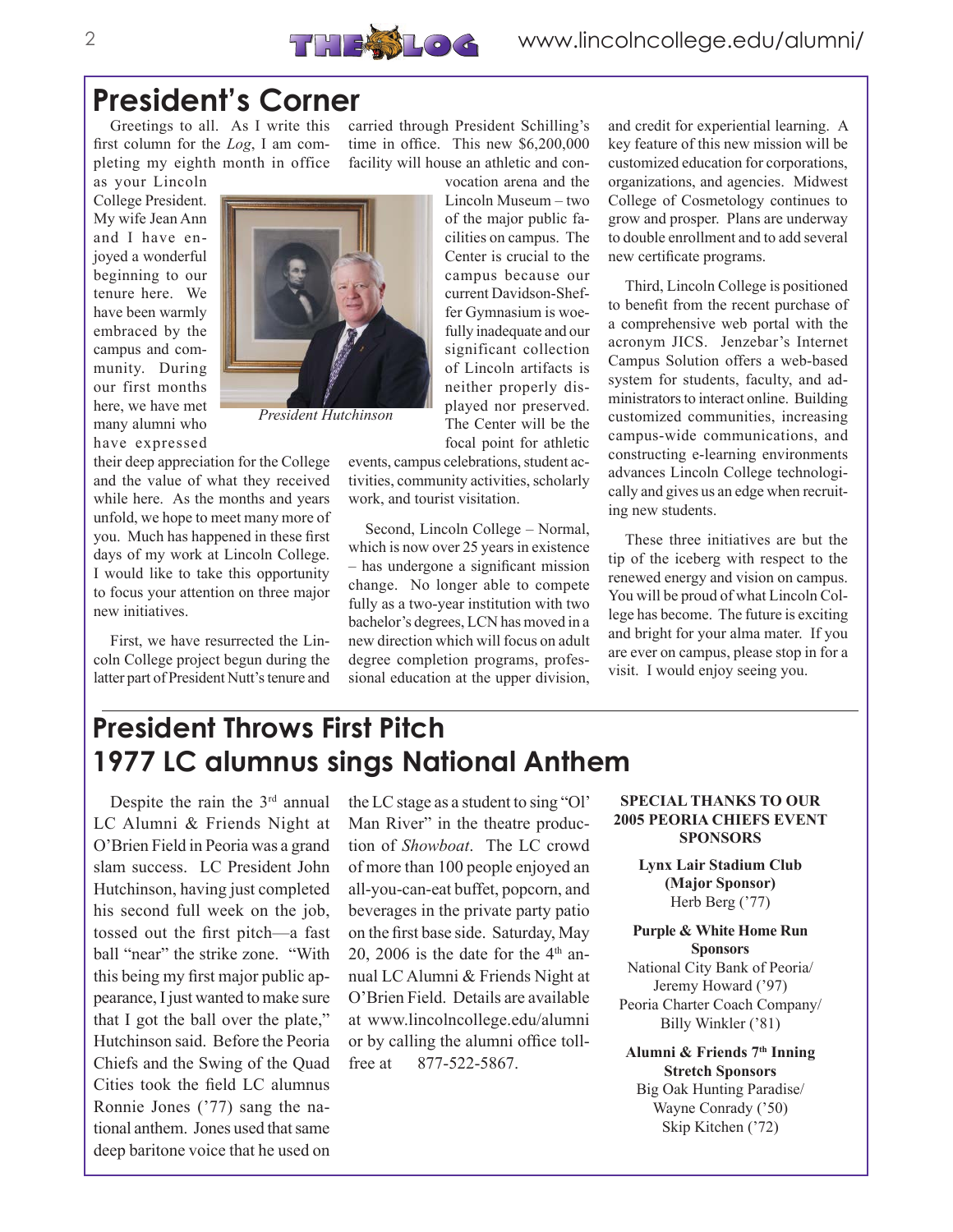

# **ROTARACT new student group at LC**

Lincoln College students who are looking for a way to help others have a new student group to join. Rotaract, which is sponsored by Lincoln's Rotary Club, is aimed at attracting young men and women ages 18 to 30. Lincoln College Director of Counseling Michelle Williams, who is the new

club sponsor, says the group started with a simple conversation. "I was talking t o D e b A c k e r m a n who asked if I would be interested in working with a student group a s s o c i a t e d with Rotary. She told me the group's



*Rotaract members (L-R)Monique Williams of University Park, Marty Bolger of Bensenville, Emma Gault of Normal and Abbigale Pazik of Niles plan to clean up their portion of old Route 66.*

mission is to work on community based projects. I thought it was a great idea. I know several of our students had asked me about resources for this, so I said yes."

Williams said they actively recruited students and have about 20 individuals who help with a variety of projects throughout the community. Williams says the new student group created a constitution and established the criteria for membership. "It was pretty straight forward. We asked the students to attend 60 percent of the meetings and activities, and to sign a contract in

> order to be active and receive club benefits," said Williams.

F r e s h m a n and Rotaract p r e s i d e n t Marty Bolger of Bensenville liked the core values of the group. "The community service thing is something that appealed to me. At Lincoln

College we can really connect with the community and help change the little things that matter the most."

The little things that Bolger mentions include keeping a stretch of old Route 66 clean, helping provide some of the labor for Lincoln's Habitat for Humanity and providing the labor for various fundraising events at Lincoln College. Bolger said the work is not hard, but it had to be done. "It was a great experience, you get dirty, and I even ruined a good pair of shoes, but I know what I'm doing helps other people and the community as a whole."

Williams said the group from Lincoln College is planning more community events in the future. "At the end of March, we plan to join forces with Bradley University's group to help with the Rotary Young Leadership Awards weekend." Williams said she also sees the potential to work on an international project. "I see this as a fundraising effort to help those who are less fortunate. Our efforts will be education based and help buy books for children who don't have access or the resources to get them. I think the idea of service above self is a mission that makes us better individuals."

Rotaract is currently working on raising funds that will buy trash cans to help with the campus beautification project at Lincoln College.

**happening at** 

**this year's** 

#### **New Home for Lincoln College Maintenance Find out what's**

The Lincoln College maintenance department will soon have a new place to call home. Construction of a



 $\blacksquare$  new 12, 850 square-foot building is scheduled to be completed by May 2006.

The building located behind University Hall replaces the former maintenance building that was destroyed by fire in 2004.

Lincoln College Director of Buildings and Grounds Ron Craig said the new building will provide additional space. "Our old building was only 10,000 square feet, so we are adding about 2,000 additional square feet of space which we plan to use for storage." Since the fire the maintenance staff has been sharing work space with the grounds department.

Lincoln College President John Hutchinson said he is pleased with the project. "Our maintenance workers never missed a beat when their work area was destroyed by fire. I didn't hear any complaints about the shift in location or the lack of available space."

**reunion.** Log on to find out more information. Join us for a fun-

filled weekend April 28-30.

**www.lincolncollege.edu/ alumni/reunion2006/**

REUNION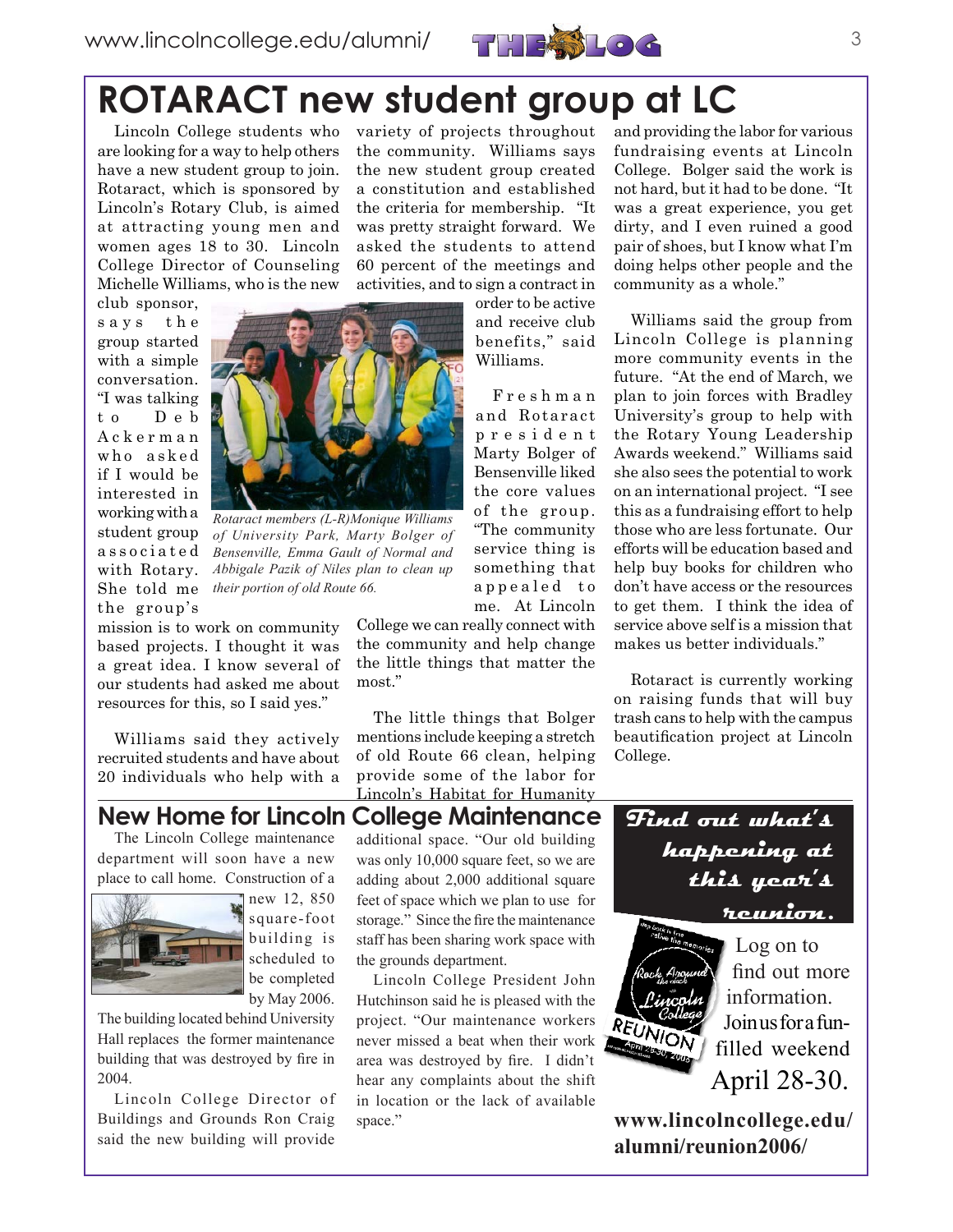

# **The Legacies of Lincoln College**

When conversations of college come up in the Broughton family of Highland, Illinois all think immediately of Lincoln College. In fact, **Mary E. "Betsy" Broughton** ('79) remembers when she was a child associating holiday family gatherings with the new Lincoln College cafeteria that was established by her grandmother, May Anderson ('29).

Broughton said the warm feelings she has about Lincoln College are based on the small campus atmosphere. "I remember coming to Lincoln as a student and experiencing the same small college atmosphere that my father, uncle and aunt had talked about. I was amazed by the faculty and staff members' desire to make sure the kids learn."

Her father, **Calvin J. Broughton** ('48) said when he first came to LC, it was right after the War. "For some of us, it was a three-ring circus, because we were fresh out of the service and we had no structure." Broughton said he continues to keep in touch with fellow classmates and holds his memories of Lincoln College close to his heart.

Lincoln College was a second home for Broughton, who listened to her father's and grandmothers' stories about college life while growing up in Lincoln. She then followed in their footsteps to attend Lincoln College. The feeling of home for many students like Broughton — "legacy students" — the siblings, children, or grandchildren of alumni—is understandable.

Another family, the McAdam's family of Lemont, Illinois share the same warm memories. **Glenn McAdam** ('63) met his wife **Rosemarie (Herzog) McAdam** ('63) at Lincoln College. Glenn says he remembers coming to campus and immediately knowing that this was the place for him to be. Their son **Robbie McAdam** ('93) followed in his parent's footsteps when he came to LC and met his wife **Becky (Rieger) McAdam** ('93). Rosemarie remembers living in the dorm and eating in the cafeteria. "We joke about how good the food was,"she said with a chuckle.

Glenn was happy to learn that some of the same instructors that he had as a student would be teaching his son. "It was a great feeling of relief because I knew from my experiences that my son would be in good hands and that he would learn something."

Lincoln College is starting to collect data on legacies, so no precise figures exist yet on how many legacy students attend the college each year. Evidence, however, suggests that Lincoln College has been the college of choice for many legacy students in its 145-year history, which begs a question. Why, generation after generation, do family members choose Lincoln College?

The answers vary but the Lincoln College Office of Alumni Relations mentioned location, parental guidance, family tradition, and academic support, are not surprising. What is noteworthy is the universality of those reasons across families and generations. Their answers indicate just how important the personal support concept in higher education is, and how grateful alumni are for Lincoln College's role in that education.

"Our Lincoln College experience was and remains precious to us," Broughton says. "Having different generations attend and graduate from our alma mater was a bonus. We had additional opportunities to visit campus, enjoy its activities, and keep abreast of the changes and additions. In a way, we've relived the college experience every time we visited."

The stories above only begin to scratch the surface of what we know. For the grandparents, children and grandchildren who went to Lincoln College it represents a momentum that has been passed down though generations. Please help Lincoln College by sharing your story. Contact the Office of Advancement at (217) 732-3155 ext. 217 or e-mail Jean Ann Miller at: jamiller@lincolncollege.edu

# **Lincoln College Board Elects New Members**

The Lincoln College Board of Trustees have elected three new members to its governing body.

**Ronald S. Cheeks** (LC '79) of Chicago, **Henry A. Townsend** (LC '55) of Ann Arbor, MI and **Milton M. Wood** of Winnetka were sworn in at the September 2005 meeting.



**R o n a l d S . Cheeks** is the president of J & R Contractors located in the south loop of Chicago. He has been in business for over ten years and specializes

in commercial and residential construction. He has clients in Chicago, Atlanta, Dallas, Indianapolis and St. Louis. He received a baseball and communications scholarship at Lincoln College where he was a member of the Student Senate and a WLNX radio announcer.

**Henry A. Townsend**, is a fulltime instructor of Criminal Justice at Washtenaw Community College in Ann Arbor, Michigan. He earned a Master of Arts Degree from Eastern Michigan University and a Bachelor of Arts Degree from University of Michigan-Flint. He is a native of Lincoln, Illinois.

 $M$  ilton M. **Wood**, is president and chief executive officer of the M. Wood Company. He has spent over 30 years consulting



with various clients on business issues, both strategic and tactical. His company was recognized by Crain's Chicago Business as one of the top seven retained search firms in Chicago. He earned a Bachelor of Arts degree from Dakota Wesleyan University and is a member of the Economic Club and the Commonwealth Club of Chicago. *Milton M. Wood*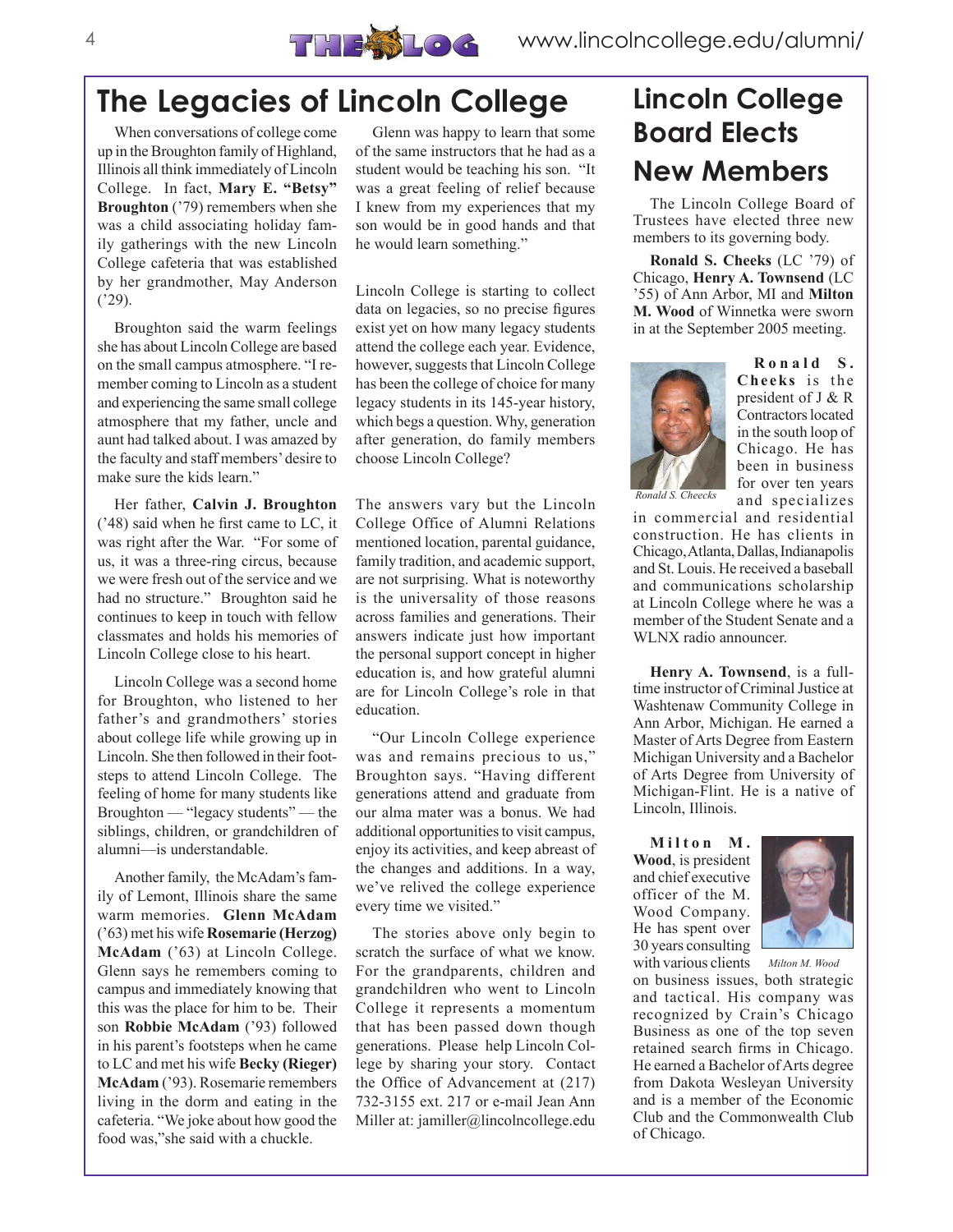

# **Taste of Success for Lincoln College Normal Grads**

**Bing's Wok**, 1540 E. College in Normal, Illinois is owned by former Lincoln College student, **Nan Zhu Yin**, who tells American friends to just call him David. David grew up in

China and he operated a computer business there with his brother. His wife **Bin Bin**, also a former LCN student, shares the work in his Bloomington/Normal enterprises. In addition to Bing's, they operate Kiosks at local malls where they sell gift items.



with other restaurants by offering dishes made with only the freshest and finest ingredients available! Instead of using sugar, they use honey in their recipes, which makes for an extra crispy outside while keeping a tender and juicy interior. Tasting is believing – this is the best in town! And Bing's offers specials that make dining there affordable for college students. They also deliver. David's experience at Lincoln College proved helpful when he first started in the restaurant business, even though he had spent time in the United States with his father,

who taught at Purdue. Marketing his new business was actually his English 102 research project, and his friends at Lincoln College helped him decide on a business name. He speaks highly of

> Mrs. Adams, Mr. Kratz, and Kelly Gray, whose accounting class proved beneficial. He says that the small classes and individual attention given at Lincoln College,

Normal, helped in his success.

Chicago natives transplanted to Bloomington-Normal have **Todd** 

**Maynor**, a 1996 Lincoln College – Normal graduate, to thank for a taste of home: real, Vienna Beef, Chicago-style hot dogs, complete with all the trimmings—mustard, cucumbers, tomato, pickles, celery salt, relish, and sport peppers.

Todd serves the "dawgs" up daily at **Boo Boo's Dawg House**, with two locations—one in downtown Normal and another on the square in Bloomington. A third, eastside location is in the works. If you're not a hotdog lover, Boo Boo's has plenty of other choices. The menu also offers Italian beef, chicken, Polish sausage, and gyros, along with a variety of sides and drinks.

Asked about how his time at Lincoln helped him in his business, Todd laughed and replied that the name "Boo Boo's" is actually a product of a small group exercise in one of his LCN business classes. The group's assignment



*Todd Maynor makes Chicago style hot dogs at Boo Boo's Dawg House.*

was to identify a memorable name for a business, and "Boo Boo's" was their choice Todd liked it and adopted it when he opened his own business. The name, incidentally, does not refer to one of Todd's own pets as many B-N residents be-

lieve. It's actually a tribute to the Hanna-Barbera® cartoon duo, Yogi and Boo Boo. Other college classes that have proved particularly helpful, Todd said, were accounting and math. He does, however, regret not taking many computer classes.

## **S ABOUT YOU!**

We always welcome news items from Lincoln College alumni for use in future issues of *The Log*. If you have news you would like to share with fellow alumni, you have moved, or know someone who should receive *The Log,* please use the space below to let us know.

| Name: |        |      |        | Class Year:             |
|-------|--------|------|--------|-------------------------|
|       | First  | Last | Maiden |                         |
|       |        |      |        |                         |
|       |        |      |        | State: <u>Zip:</u> Zip: |
|       | Phone: |      |        |                         |
| News: |        |      |        |                         |
|       |        |      |        |                         |
|       |        |      |        |                         |
|       |        |      |        |                         |



*Zhu Yin and his wife Bin Bin.*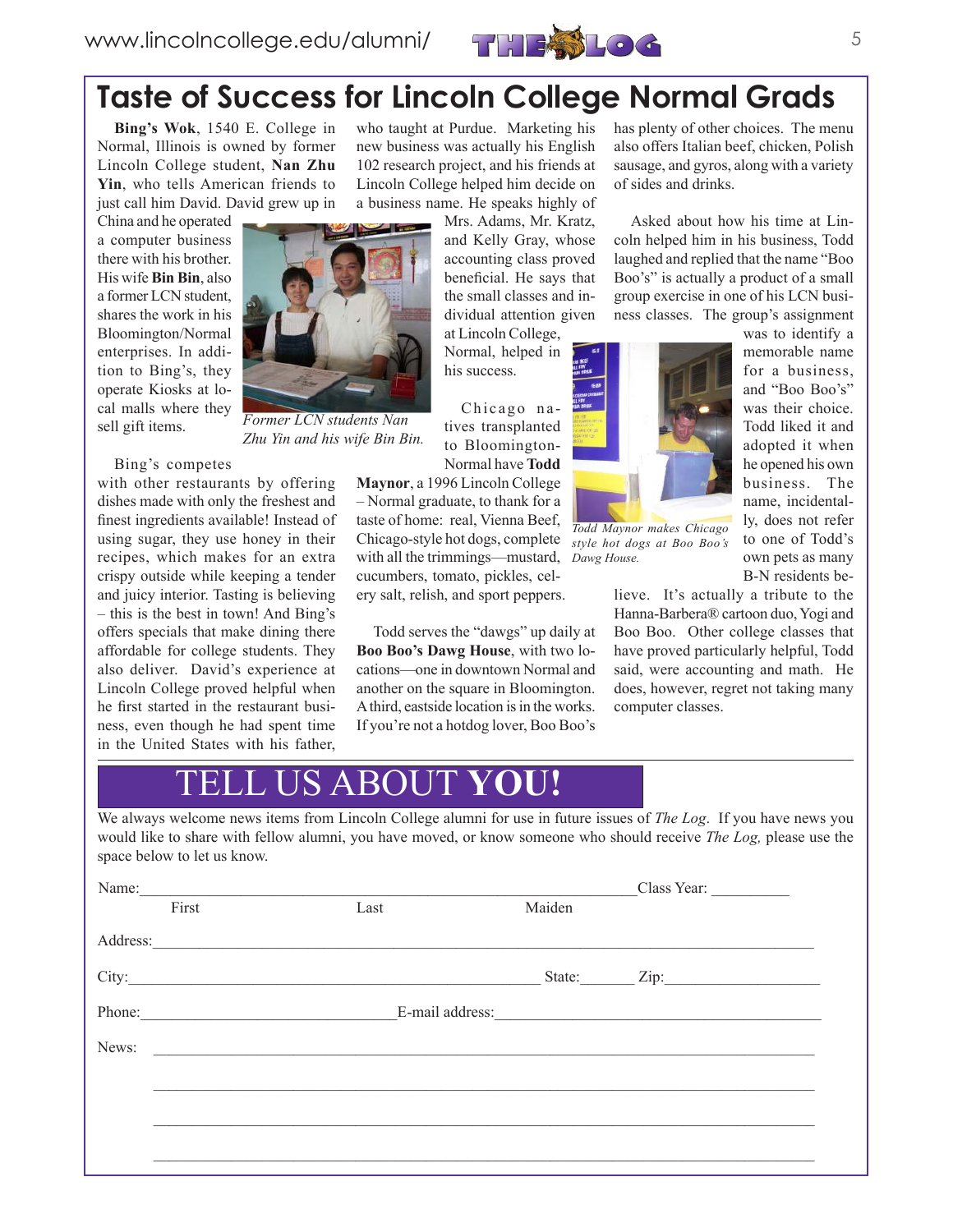



**Mary Jo (Michel)Wylder Devereaux**, class of 1951, wrote to say she married John Devereaux in January 2005. She says her new husband is a retired Penn State Accounting Professor.

**Paul "Bud" Boecker**, class of 1952, was honored at the 2005 Lisle-Woodridge Fire District Open House and Awards Ceremony by having the new Headquarters/Station 1facility dedicated to Chief Emeritus Paul H. Boecker in October 2005.

 $\mathcal{S}$  i  $\mathcal{S}$   $\mathbf{O}$   $\mathcal{S}$  e s

**George Smith**, class of 1964, emailed to say he recently relocated to the mountains of the northern part of Georgia from Florida. He said his wife has a Merle Norman studio and he is seeking a career in banking. He asks, "Who from the 60's is out there?"

**Lanna Hagge** , class of 1966, is the Director of the Career Services department at Trinity College in Hartford, CT. She has a son who is a fourth-year medical student.

**Sheila Glass**, class of 1971, is an art specialist at Rancho High School in North Las Vegas. S e v e n<sup>S</sup>ties

**Deborah (Hood)Ruebush**, class of 1972, wrote to say she went to Western Illinois University, where she earned both bachelor and master degrees in Speech Pathology. She is currently working as a Care Coordinator at UI-C Division of Special Care for Children in Peoria.

**Chip Maillet, Jr.**, class of 1976, is the Owner/Manager of WIOI radio in Portsmouth, Ohio. Chip and his wife Mary have three sons.

**Karen Alexander**, class of 1976, would like fellow classmates from the class of 1975-1976 to contact her at: 2343 Hidden Meadow Lane, Ballwin, MO 63021. She would like to hear from her former roommate Linda Pickard and also from Cary Gaffney.



**Elizabeth "Beth" (Johnson) Davis**, class of 1978, is currently the Mayor for the city of Lincoln, Illinois.

**Kevin James Miller**, class of 1979, has published a book called, "The Crazy Colored Sky and Other Tales." He encourages old classemates to contact him at: kevinjamesmiller2001@yahoo. com



**Art Cone**, class of 1980, is now the Executive Vice President of Culver Franchising in Prarie du Sac, Wisconsin. He and his wife Brenda have a daughter and a son.

**Steven Armstead**, class of 1982, graduated from SIU-Edwardsville earning a B.S. degree in secondary teaching. He would love to hear from fellow L.C.classmates, old wrestling teammates and special friend Denise S. who was an L.C.cheerleader. He is self employed with an internet company. Contact him via e-mail at: sarm66866@yahoo.com

**Dane Parsons**, class of 1986, is the Community Association Manager for Sentry Management in Bradenton, FL.

**Jamie Newell**, class of 1988, is now the sports director of WCMY/WRKX radio in Ottawa, Illinois. He married Valerie Hardie in April, 2002.

**Larry Perez**, class of 1988, is working at Manhattan College as the Director of Residence Life in Riverdale, New York.



**David Miller**, class of 1991, is selfemployed and working from his home in the nutrition and internet marketing field.

**Nancy Colbrook**, class of 1993, is the owner of Colbrook Massage in Taylorville. She and her husband Matt have two children.



**Kim Carlton**, Class of 1994, is now working as the Head Cashier at Lowe's Home Improvement in North Carolina.

Patrick McDonald, class of 1998, is working as a Pork Buyer for Tyson Fresh Meats in Linden, Indiana.

00's

**Christina Kobus**, class of 2001, writes to say she got engaged in October 2005 to her high school sweetheart. They are planning a May 2007 wedding. She has accepted a position at a foundry in Aurora.

**Aaron Fesser**, class of 2001, writes to say he is working as a Supervisor of Electronic Invoicing for Walgreens Co. He and his wife Jana live in Bismarck, Illinois.

**Rachael Glowaki**, class of 2001, writes to say she is working as an Administrative Assistant for Thomas J. Klutznick Company in Chicago. She earned a bachelor's degree from Barat College.

**Melanie Danner**, class of 2002, graduated in May 2004 with an Elementary Education Degree. She is now teaching First Grade in Normal, Illinois and recently got engaged.

**Joe Spanos**, class of 2003, is now in his senior year at Columbia College, where he is majoring in Film/Video with a focus on traditional animation.

**Ashley Brinner**, class of 2002, graduated from Lewis University

**Scott Hubbard**, class of 2003, earned a B.A. degree from Hampden-Sydney College, and is currently working as a Real Estate agent for Ralph W. Dodd & Associates in Eastville, Virginia. Email Scott at: shubbard@esva.net

**Nicole Martin**, class of 2003, completed her bachelors of science degree at Lincoln College-Normal in 2005 and is now working as a Catering Consultant at Oak Brook Bath & Tennis Club in Oak Brook, Illinois.

**Antoinette Knapp**, class of 2003, is currently working as a Personal Accounts Specialist for State Farm Insurance Company. Her daughter is attending Lincoln College-Normal.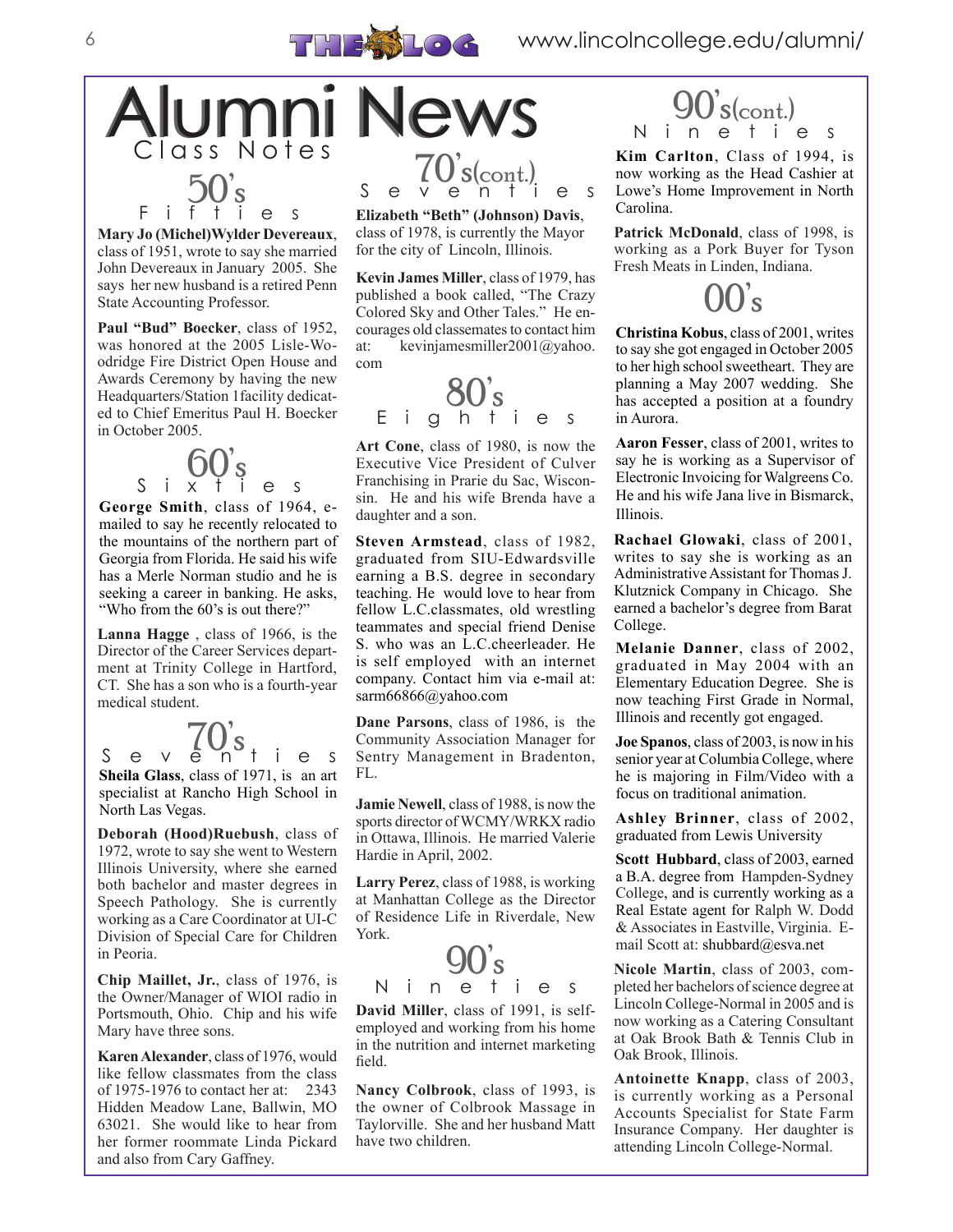### www.lincolncollege.edu/alumni/ 777733106



### Class Notes Continued



**Captain Melvern Finzer**, Class of 1965, is enjoying retirement after completing 35 years with United Airlines.

# **Lincoln College Faculty News**



Dr. Stephanie Gaddy has been appointed Director of the Office for Disability Services at Lincoln Col-



Tina Nutt has been appointed Division Chair of the Language, Humanities and Social Science division at Lincoln College.

lege. *Dr. Stephanie Gaddy Tina Nutt*

### New Faculty Members

 Lincoln College welcomes some new and some familiar faces to the faculty of the Fine Arts Department.

Tracy Koch is teaching voice and music and is directing the Express.

 Her experiences includes performing for the Chicago Opera Theatre, Music



*Tracy Koch*

by the Lake and the Chicago Cul-

tural Center. She holds a Bachelor of Music degree from ISU and a Master of Music degree from Northwestern University.

Chris Gray (LC '95) Chris Gray is teaching technical in Waco, Texas.

theatre and speech courses. Gray, a native of Lincoln, says he is happy to be back at Lincoln College. He holds a B.A. in Theatre from Eastern Illinois University and M.A. from Illinois State University. He previously was an instructor at Iowa

Western Community College.

Erik Boehmke is teaching music and is directing the Lincoln College Jazz Band. He was an assistant instructor of trumpet at

Baylor University. He earned a B.A. in Music Performance from Augustana College and a Master of Music Performance from Baylor University



*Erik Boehmke*

passed away November 1, 2005. Mr. Steinfort is a friend of Lincoln College and the father of former board member, Scott Steinfort.

8, 2005.

**Ann Wenzel**, 89, of Peoria passed away October 20, 2005. Ms. Wenzel provided an endowed scholarship for future Lin-

**Christopher L. "Chris" Slack**, 37, of Lincoln, Illinois passed away October

**Robert E. Steinfort**, 87, of Mt. Pulaski

**Arline J. (McDonald) Graves**, LC Class of 1970, of Murfreesboro, TN passed away September 7, 2005.

coln College for 36 years and served a term as President of the Board. In 1999, he was awarded an Honorary Doctor of Business Administration degree.

**Linda Cooper,** LC Board of Trustee member and daughter of Wilbur Layman ('27), died November 18, 2005.

coln College students.

The LOG is published two times a year by Lincoln College, 300 Keokuk St., Lincoln, IL 62656. Third class postage paid at Lincoln, Illinois. POSTMASTER: Send address changes<br>to Office of Advancement, Lincoln College, 300 Ke recruitment, student programs, or employment of personnel. It is the college's intent to comply with all equal opportunity regulations including, but not limited to, Title IX of<br>the 1972 Education Amendments of Section 504 St., Lincoln, IL 62656. Phone (217) 732-3155 ext. 251 or email jamiller@lincolncollege.edu.

### IN MEMORY

**Nora Mae(Musser) Deiss**, 86, of Lincoln passed away December 30, 2005.



**Dr. Martha "Marty" Freeman Hargett**, 78, Lincoln, died Feb. 14, 2006 at the Christian Vil-

*Hargett*

lage in Lincoln.

**Sharon (Pekarsky) Linsky**, 64, of Rockford passed away December 30, 2005.

**Evelyn Madigan**, 69, formerly of Lincoln, passed away October 16, 2005.

### William L.

**McCormick**, 86, formerly of Emden, passed away November 1, 2005. He was a member of the Board of Trustees of Lin-